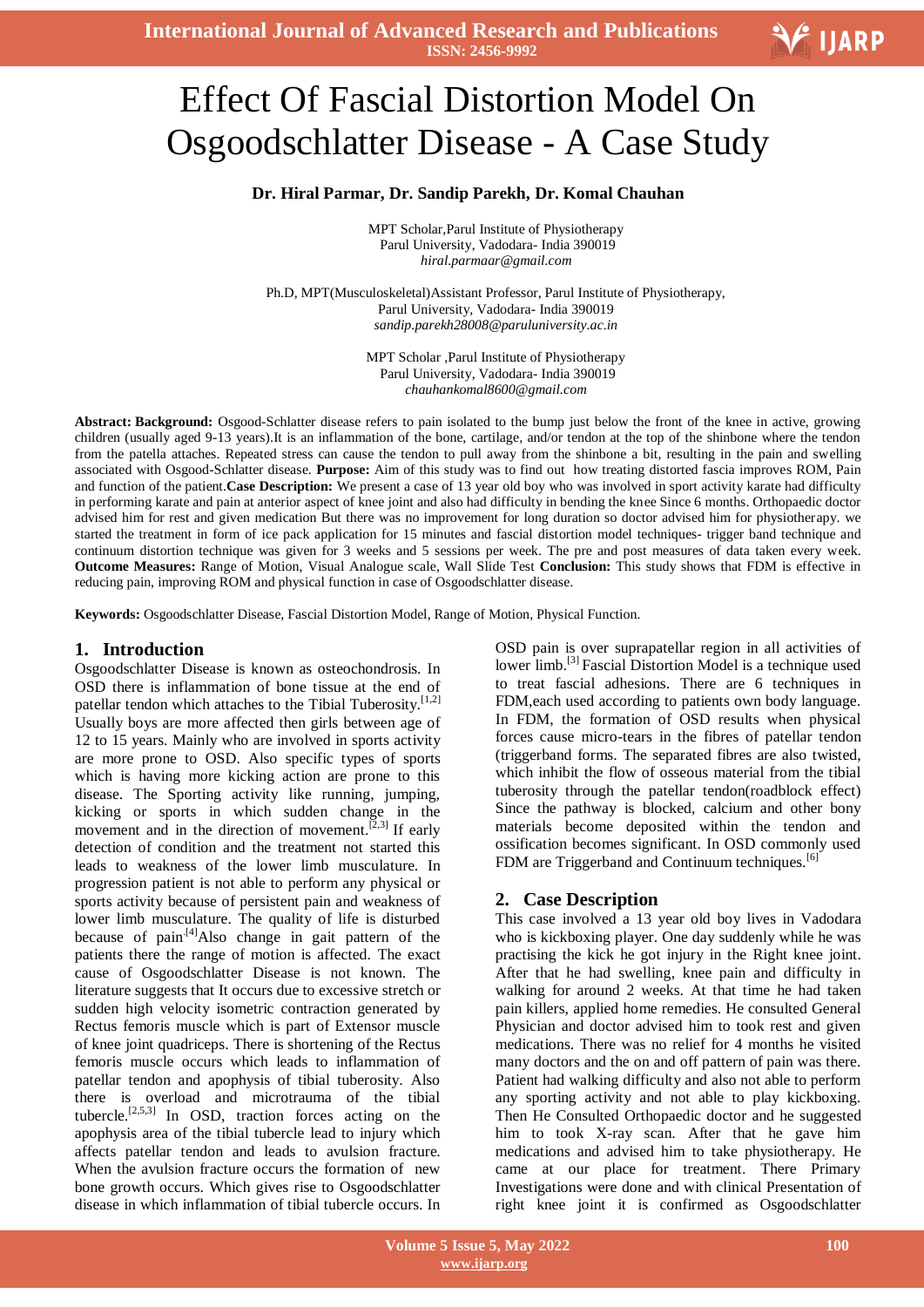Maximum Pain



Disease. For Treatment Fascial Distortion Model in form of Triggerband and Continuum Distortion Technique given. The symptomatic Relief was there after  $1<sup>st</sup>$  session only. Along with FDM cryotherapy in form of icepack was also given daily for 15 min/3 times/day. Pre data is taken on first day before treatment and after 3 weeks of treatment.

# **3. Pre Outcome Measures**

#### **Range of Motion**

| <b>KNEE JOINT</b> | ROM                        |
|-------------------|----------------------------|
| Flexion           | $0^\circ$ -90 $^\circ$     |
| Extension         | $90^{\circ} - 135^{\circ}$ |

#### **Visual Analogue Scale –** 8.4

| No   |  |
|------|--|
| Pain |  |

#### **Wall Slide Test**

for extensor strength not able to perform due to pain

# **4. PROCEDURE For FDM**

Treatment of OSD in FDM given with both continuum technique and triggerband(TB) technique.Patients position- supine line with knee 60° flexed or seated with 90° knee flexed. TB technique was applied first and directed onto patellar tendon. Began at the junction of tendon with the tibial tuberosity and the fibres were pushed back together in a distal to proximal direction.Following TB technique ,patient was asked to show where the knee still hurts when he makes sweeping motion along the tendon TB technique was repeated.And when a finger was pointed to a spot of pain,then continuum technique was repeated. In continuum technique the continuous pressure given with thumb at point and then release. The FDM was given for 3 sessions per week for 3 weeks.



*Figure 4.1*

# **5. Post Outcome Measures (After 3 weeks)**

#### **Range of Motion**

| <b>KNEE JOINT</b> | ROM                         |
|-------------------|-----------------------------|
| Flexion           | $0^{\circ} - 120^{\circ}$   |
| Extension         | $120^{\circ} - 135^{\circ}$ |

#### **Visual Analogue Scale** – 2.2

No

Pain

# **Wall Slide Test -** Grade 4

#### **6. Timeline**

| <b>Events</b>           | Date                                                               |
|-------------------------|--------------------------------------------------------------------|
| Injury to Right Knee    | $28th$ October 2021                                                |
| Diagnosed with OSD      | 2 <sup>nd</sup> February 2022                                      |
| Physiotherapy Treatment | 4 <sup>th</sup> February 2022 to 25 <sup>th</sup><br>February 2022 |

# **7. Discussion**

This study of Fascial Distortion Model effect on Osgoodschlatter Disease was done on a 13 year old boy who is kickboxing player. After 4 months of injury patients didn't get any relief in the pain. He had taken Physiotherapy in form of Fascial Distortion Model by triggerband and continuum distortion and cryotherapy was also given. After 3 weeks of intervention results showed that patient had decreased in pain intensity, Improvement in ROM and significant improvement in muscle strength. patients has also started practice with low load exercises. There are studies shows effect of FDM on medial tibial stress syndrome ,ankle sprain,neck pain etc. FDM helps in improving the range by treating the adherent fascia.Fascia is a superficial structure which is important in maintaining proper function of the soft tissue as well as bony structures. When this adhesions removed it gives space to other structure and the alignment improves which lead to improvement in function. This study can be done with more patients to know the better improvement.

# **8. Conclusion**

This study shows that FDM is effective in reducing pain, improving ROM and physical function in case of Osgoodschlatter disease.

# **9. References**

- [1]. Radzimińska A, Zimmermann AA, Weber-Rajek M, Strojek K, Bułatowicz I, Goch A, Zukow W. Jałowe martwice kości, charakterystyka choroby i postępowanie fizykalne–przegląd literatury= Sterile necrosis of bone, the characteristics of the illness and physical examination-a literature review. Journal of Education, Health and Sport. 2015 Oct 22;5(10):108-20.
- [2]. Ogden JA, Southwick WO. Osgood-Schlatter's disease and tibial tuberosity development. Clinical orthopaedics and related research. 1976 May 1(116):180-9.

Maximum Pain